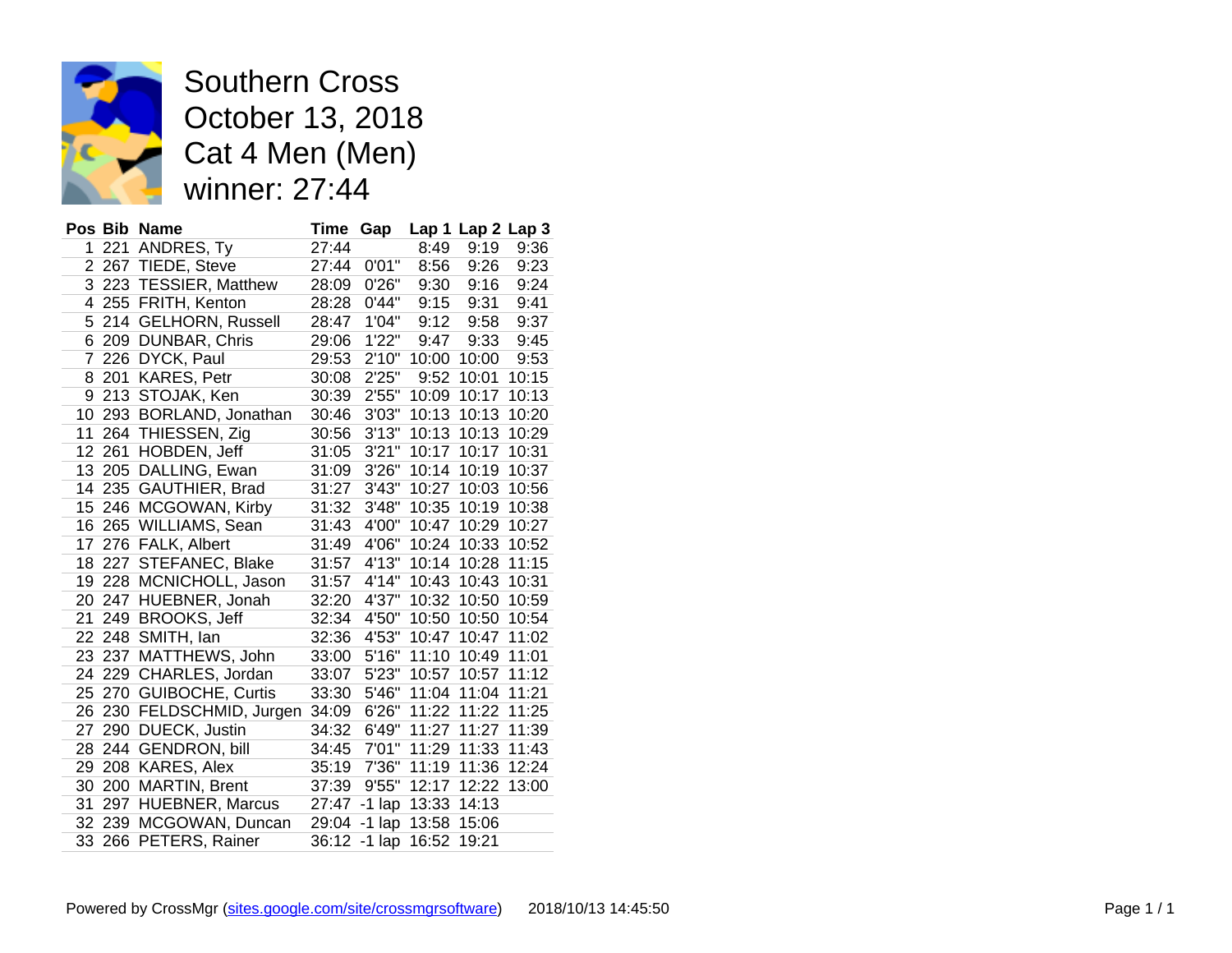

Southern Cross October 13, 2018 Cat 4 Women (Women) winner: 29:25

| <b>Pos Bib Name</b> |                              | <b>Time Gap</b> |                    | Lap <sub>1</sub> |
|---------------------|------------------------------|-----------------|--------------------|------------------|
|                     | 1 342 BANMAN, Christina      | 29:25           |                    | 9:46             |
|                     | 2 337 MORISSETTE, Ariane     |                 | 31:46 2'22" 10:39  |                  |
|                     | 3 335 SAWATSKY, Kate         | 32:05           |                    | 2'40" 10:42      |
|                     | 4 316 RUSK, Christa          |                 | 32:46 3'22" 11:05  |                  |
|                     | 5 302 BISTYAK, Nicola        | 32:48           | 3'23" 10:52        |                  |
|                     | 6 305 HUEBNER, Miriam        | 34:02           |                    | 4'37" 11:09      |
|                     | 7 303 BLAIS-SHIOKAWA, France |                 | 35:41 6'16" 11:45  |                  |
|                     | 8 304 PETERS, Vanessa        |                 | 35:44 6'20" 12:01  |                  |
|                     | 9 344 BROWN, Lesley          | 36:00           |                    | 6'36" 12:11      |
|                     | 10 325 SULZ, Donna           | 37:23           |                    | 7'58" 12:20      |
|                     | 11 319 OTT, Sandra           | 39:12           | 9'47" 12:35        |                  |
|                     | 12 322 GOTTSCHALK, Tania     |                 | 27:48 -1 lap 13:49 |                  |
|                     | 13 309 GUENTER, Abby         |                 | 28:23 -1 lap 13:59 |                  |